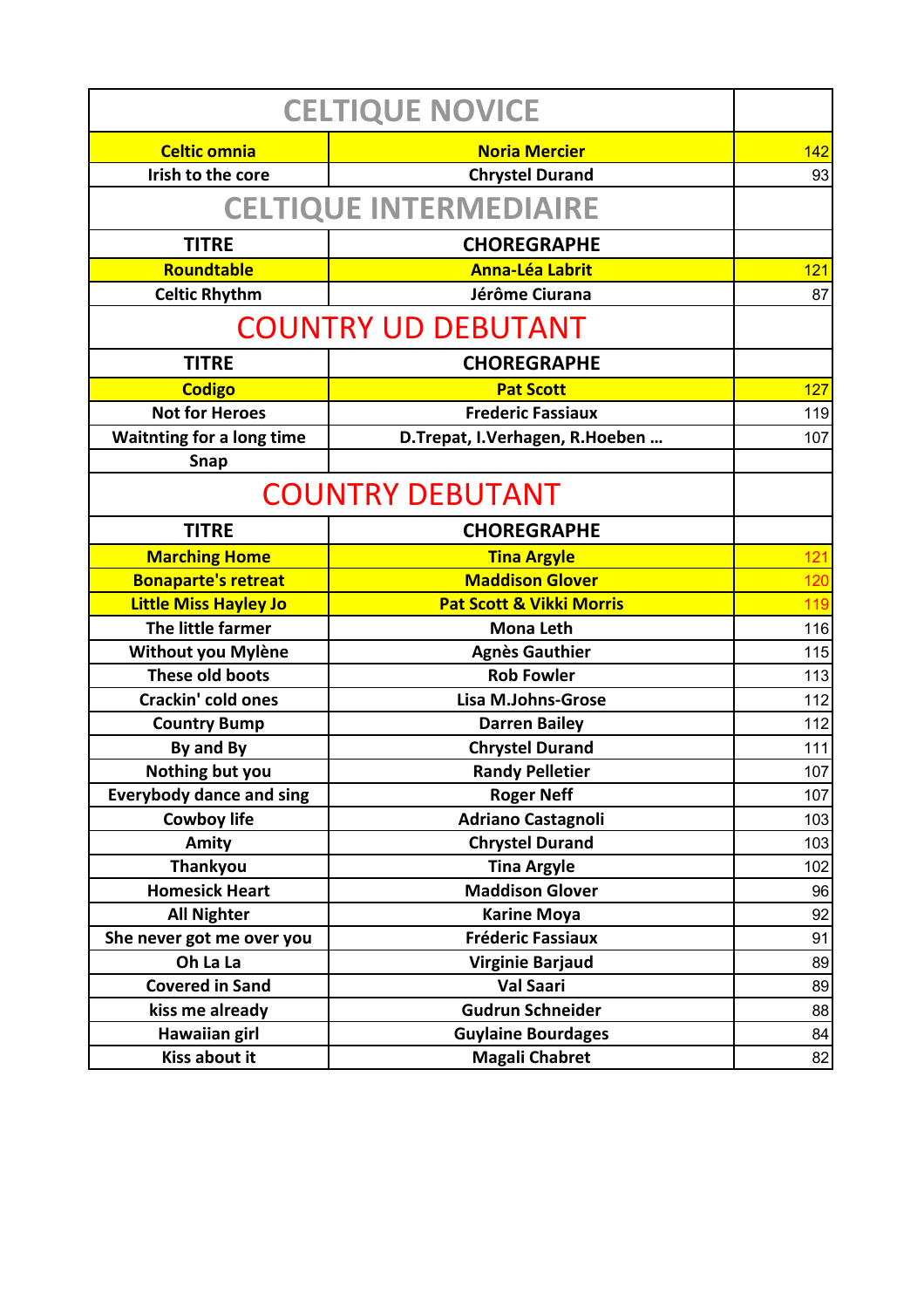| <b>COUNTRY NOVICE</b>           |                                              |     |
|---------------------------------|----------------------------------------------|-----|
| <b>TITRE</b>                    | <b>CHOREGRAPHE</b>                           |     |
| <b>Lonely blues</b>             | <b>Rachael McEnaney-White</b>                | 129 |
| <b>Gone West</b>                | <b>Maggie Gallagher et Gary O'Reilly</b>     | 127 |
| oh me oh my oh                  | <b>Rob Fowler</b>                            | 125 |
| Love me some you                | <b>Agnès Gauthier</b>                        | 120 |
| Little honky tonk bar           | <b>Trevor Thornton &amp; Kelly Cavallaro</b> | 113 |
| Shoot me straight               | <b>Guy Dubé</b>                              | 113 |
| <b>Thankyou</b>                 | <b>Caroline Cooper &amp; Tanya Turner</b>    | 111 |
| Where i come from               | Séverine Fillon                              | 106 |
| <b>Blood sweat &amp; beer</b>   | Jonas Dahlgren/Karl-Harry Winson             | 106 |
| <b>Circle of crows</b>          | <b>Dan Albro</b>                             | 106 |
| Batshit on téquila              | <b>Karianne Heimvik</b>                      | 105 |
| Diamantica -coming down         | <b>Agnès Gauthier</b>                        | 103 |
| <b>Under the sky</b>            | <b>Franck Heelan</b>                         | 103 |
| <b>Hey</b>                      | <b>Françoise Guillet</b>                     | 103 |
| Yes M'am, No M'am               | <b>Ria Vos</b>                               | 100 |
| <b>Anyone Else</b>              | <b>Marie-Claude Gil</b>                      | 100 |
| 8 th day                        | <b>Gudrun Schneider</b>                      | 98  |
| <b>Small town summer</b>        | <b>Karl-Harry Winson</b>                     | 90  |
| <b>Swing low, sweet Chariot</b> | <b>Agnès Gauthier</b>                        | 89  |
| Danish trip                     | <b>Algaly et Manu</b>                        | 84  |
| <b>All to Myself</b>            | Séverine Fillon                              | 82  |
| The night on fire               | Agnès Gauthier et Arnaud Marraffa            |     |
| <b>COUNTRY INTERMEDIAIRE</b>    |                                              |     |
| <b>TITRE</b>                    | <b>CHOREGRAPHE</b>                           |     |
| <b>The South</b>                | <b>Marie-Claude Gil</b>                      | 131 |
| <b>Bound ta git down</b>        | <b>Rob Fowler</b>                            | 129 |
| <b>Nothing but you</b>          | <b>Darren Bailey</b>                         | 127 |
| Those were the nights           | Rob Fowler, Kate Sala +++                    | 125 |
| <b>Old friends in America</b>   | Dan Albro/MC Gil/Lyndy/Johnny Montana        | 123 |
| 5678 Reasons                    | Darren Bailey, Roy Verdonk                   | 120 |
| <b>Flatliner</b>                | <b>Sandrine Caracchioli</b>                  | 108 |
| <b>Safe Haven</b>               | Séverine Fillon/Bruno Morel                  | 104 |
| <b>Desert Wind</b>              | Kate Sala & Robbie Mc Gowan                  | 101 |
| 10 Years                        | Silvia Schill                                | 98  |
| We dream                        | <b>Agnès Gauthier</b>                        | 96  |
| <b>Billbord-sign</b>            | <b>Agnès Gauthier</b>                        | 95  |
| Bop up                          | <b>David Villelas</b>                        | 94  |
| <b>Fling Thing</b>              | <b>Texas Vals et Merce Orriols</b>           | 93  |
| Graffiti                        | <b>Karl-Harry Winsin</b>                     | 93  |
| Cowboys don't cry               | <b>French Cowgirls</b>                       | 89  |
| <b>Midnight Hauler</b>          | Michèle Burton & Michael Barr                | 84  |
| <b>Straight to church</b>       | <b>Guillaume Roussel</b>                     |     |
| Lovatom                         | <b>Chrystel Durand</b>                       |     |